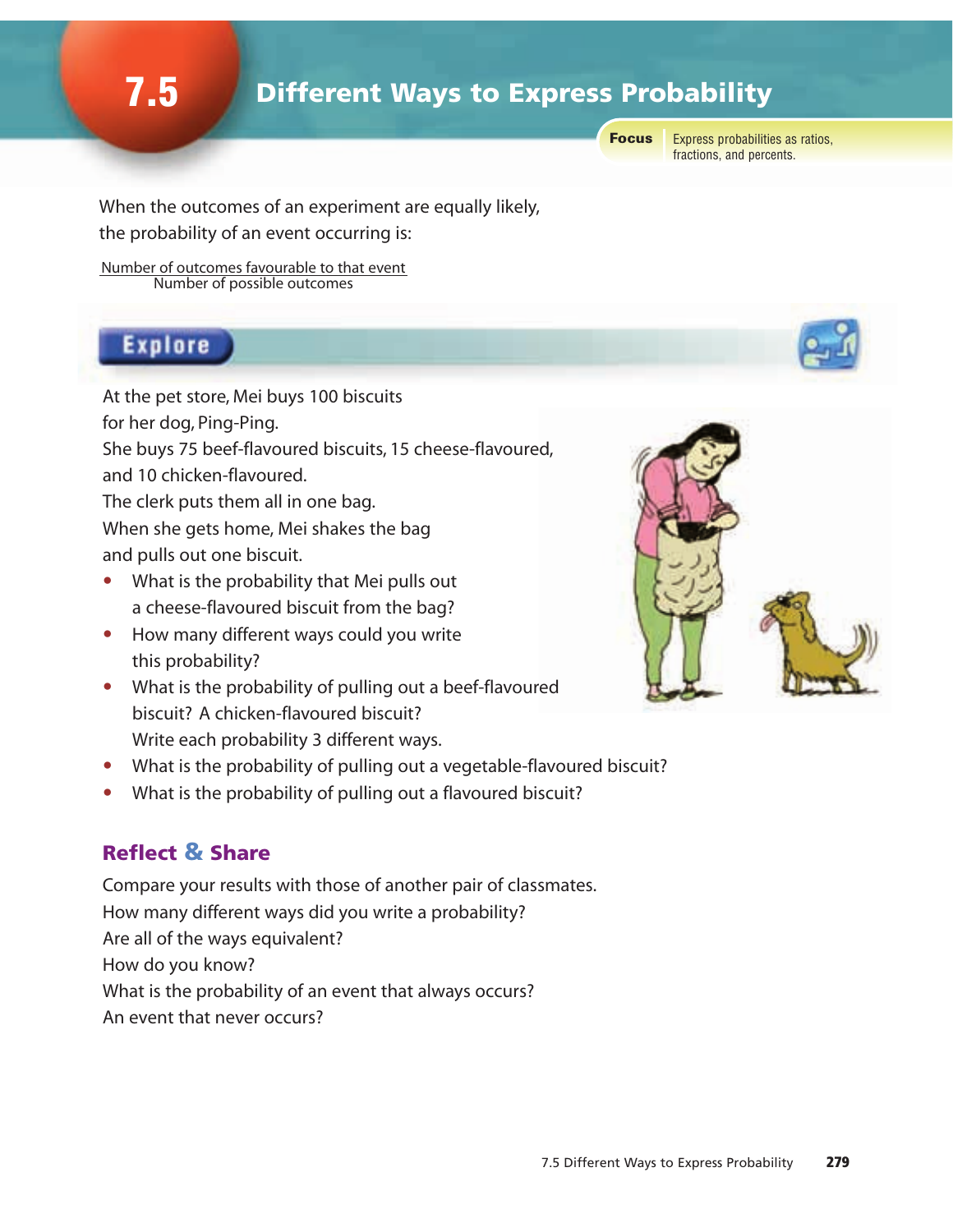#### **Connect**

A probability can be written as a ratio, a fraction, and a percent.

Sam buys a box of different flavours of food for his cat. In a box, there are 14 packets of fish flavour, 2 of chicken flavour, and 4 of beef flavour. Sam takes a packet out of the box without looking. What is the probability that he picks a packet of chicken-flavoured food?

There are 20 packets in a box of cat food.

- Using words: Only 2 of the 20 packets are chicken. So, picking chicken is unlikely.
- Using a fraction: Two of the 20 packets are chicken. The probability of picking chicken is  $\frac{2}{20}$ , or  $\frac{1}{10}$ . 10 2 20
- Using a ratio: The probability of picking chicken is  $\frac{1}{10}$ . We can write this as the part-to-whole ratio 1:10. 10
- Using a percent: To express  $\frac{2}{20}$  as a percent, find an equivalent fraction with denominator 100. 20

$$
\frac{2}{20} = \frac{10}{100}
$$
, or 10%

The chance of picking chicken is 10%.

When *all* the outcomes are favourable to an event, then the fraction:

Number of outcomes favourable to that event Number of possible outcomes

has numerator equal to denominator, and the probability is 1, or 100%. For example, the probability of picking a packet of cat food is:  $\frac{20}{20} = 1$ 20

When *no* outcomes are favourable to an event, then the fraction:

Number of outcomes favourable to that event Number of possible outcomes

has numerator equal to 0, and the probability is 0, or 0%.

For example, the probability of picking

a packet of pork-flavoured cat food is:  $\frac{0}{20} = 0$ 20

**Recall that you can also use a calculator to help you write a fraction as a percent.**

**When we express a probability as a percent, we often use the word** *chance* **to describe it.**

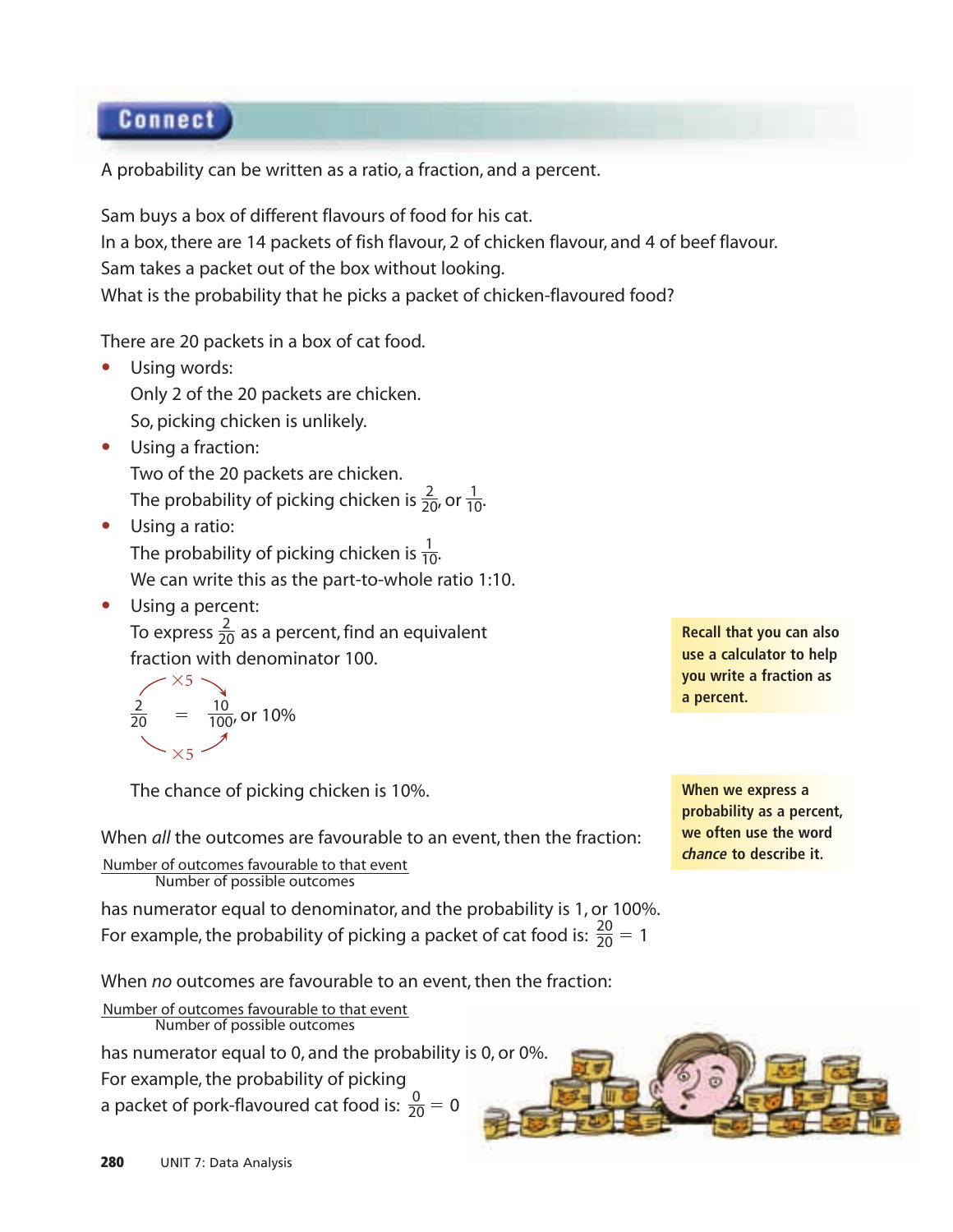The probability that an **impossible event** will occur is 0, or 0%. The probability that a **certain event** will occur is 1, or 100%. All other probabilities lie between 0 and 1.

#### Example

Twenty-five cans of soup were immersed in water. Their labels came off so the cans now look identical. There are: 2 cans of chicken soup; 4 cans of celery soup; 5 cans of vegetable soup; 6 cans of mushroom soup; and 8 cans of tomato soup. One can is picked, then opened.

- **a)** What is the probability of each event? Write each probability as a ratio, fraction, and percent.
	- **i)** The can contains celery soup.
	- **ii)** The can contains fish.
	- **iii)** The can contains celery soup or chicken soup.
	- **iv)** The can contains soup.
- **b)** State which event in part a is:
	- **i)** certain **ii)** impossible

#### A Solution

- **a)** There are 25 cans, so there are 25 possible outcomes.
	- **i)** Four cans contain celery soup.

The probability of opening a can of celery soup is: 4:25, or  $\frac{4}{25} = \frac{16}{100}$ , or 16% 100 4 25

- **ii)** None of the cans contain fish. The probability of opening a can of fish is: 0, or 0%
- **iii)** Four cans contain celery soup and two contain chicken soup. This is 6 cans in all.

The probability of opening a can of celery soup or chicken soup is: 6:25, or  $\frac{6}{25} = \frac{24}{100}$ , or 24% 100 6 25

- **iv)** Since all the cans contain soup, the probability of opening a can of soup is: 20:20, or  $\frac{20}{20}$ , or 100% 20
- **b) i)** The event that is certain to occur is opening a can that contains soup. This event has the greatest probability, 1.
	- **ii)** The event that is impossible is opening a can that contains fish. This event has the least probability, 0.

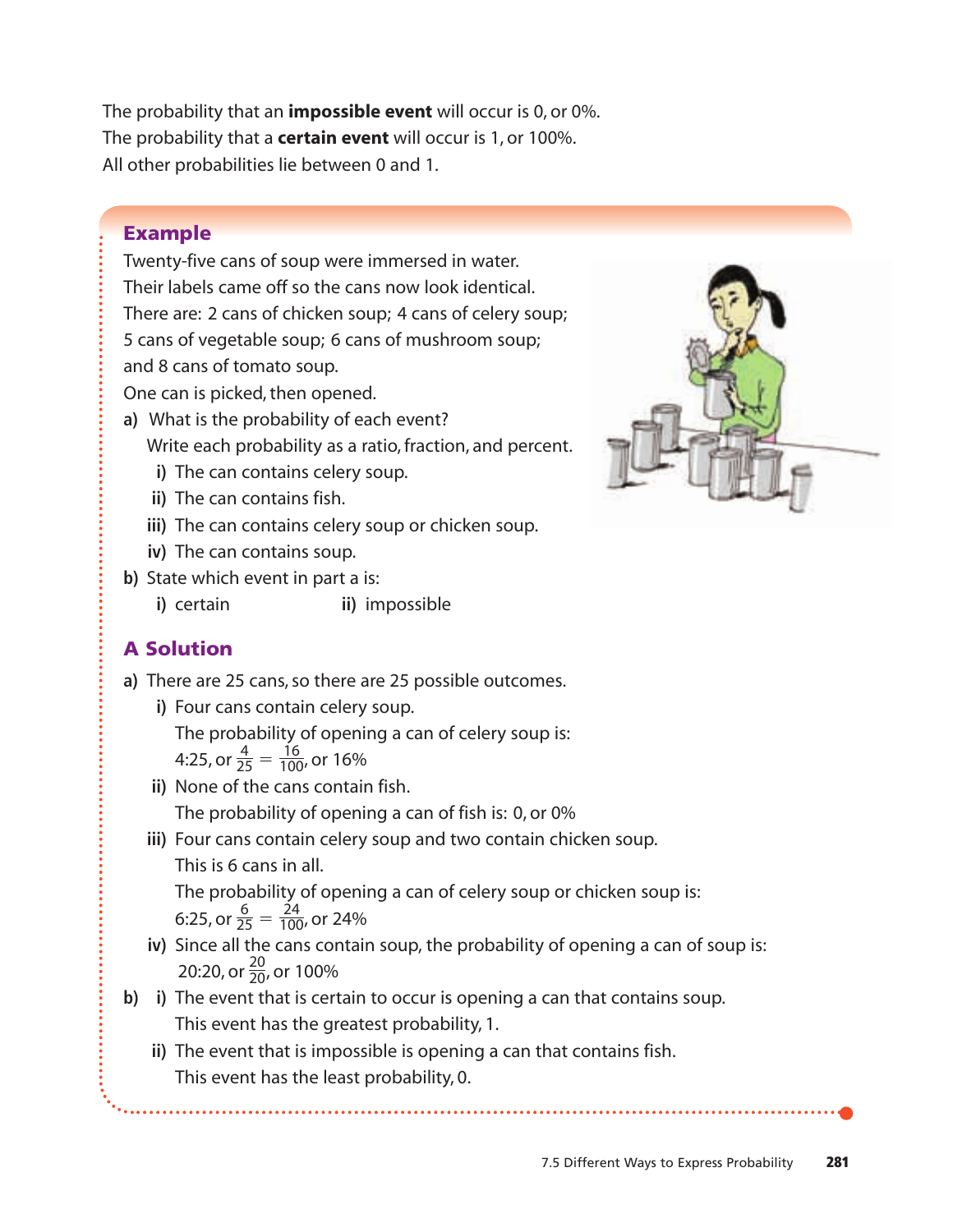# **Practice**

Use a calculator when you need to.

- 1. Write the probability of each event as many different ways as you can.
	- **a)** Roll a 3 or 5 on a die labelled 1 to 6.
	- **b)** January immediately follows June.
	- **c)** Pick an orange out of a basket that contains 2 oranges, 6 apples, and 8 peaches.
	- **d)** The sun will set tomorrow.
- 2. A bag contains these granola bars: 12 apple, 14 peanut butter,

18 raisin, and 10 oatmeal. You pick one bar at random.

Find the probability of picking:

- **a)** a peanut butter granola bar
- **b)** an apple granola bar
- **3.** Two hundred fifty tickets for a draw were sold. One ticket, drawn at random, wins the prize.
	- **a)** Joe purchased 1 ticket. What is the probability Joe will win?
	- **b)** Maria purchased 10 tickets. What is the probability Maria will win?
	- **c)** Ivan purchased 25 tickets. What is the probability Ivan will *not* win? Express each probability three ways.



4. Thanh has 20 felt pens in a pencil case.

He has 6 blue pens, 5 red pens, 2 yellow pens, 3 green pens,

2 brown pens, 1 purple pen, and 1 orange pen.

Thanh reaches into the case without looking and pulls out one pen.

Write a ratio, fraction, and percent to describe

the probability that Thanh picks:

- **a)** either a yellow or a green pen
- **b**) either a blue or a red pen
- **c)** a coloured pen
- **d)** a grey pen
- **e)** a purple pen